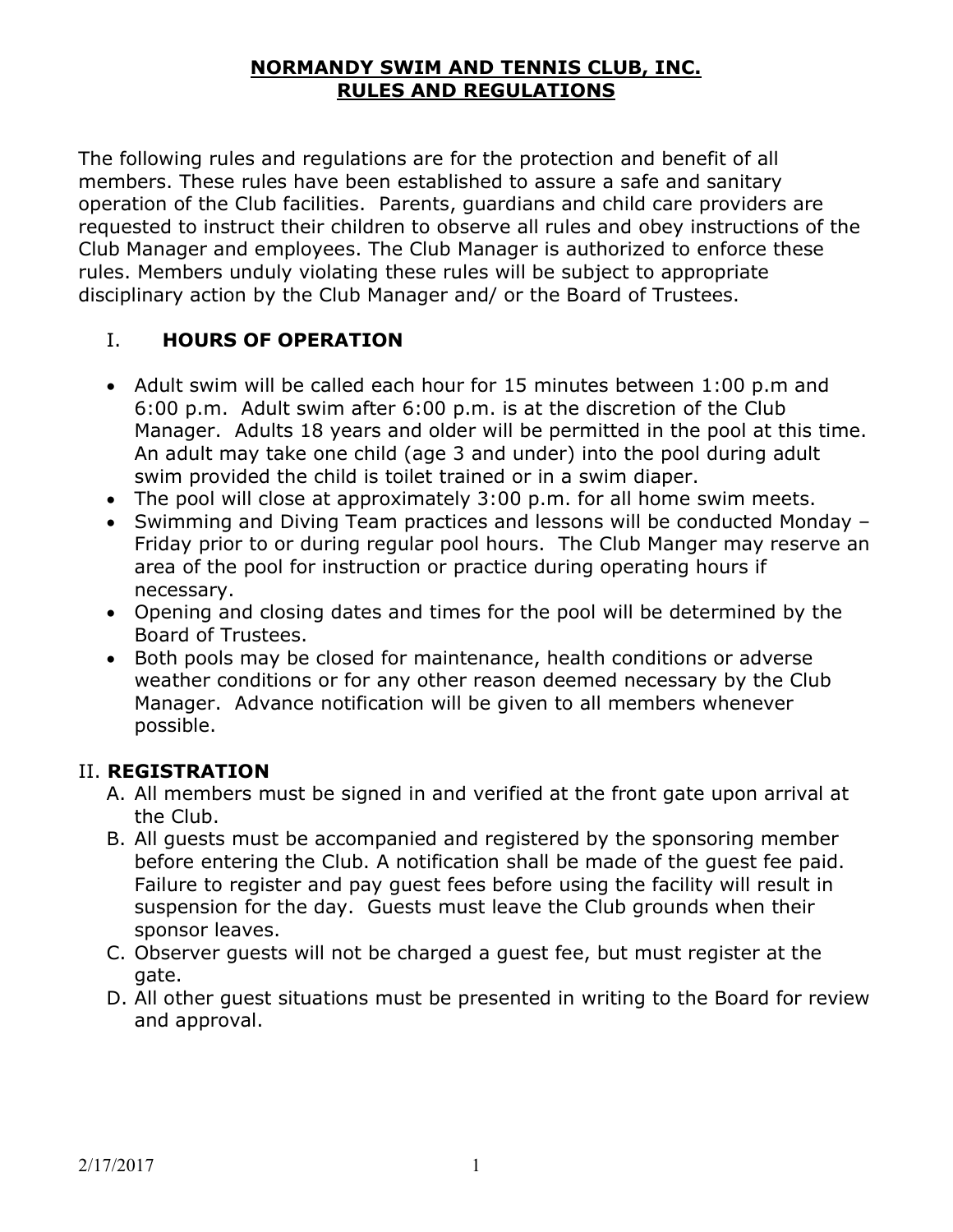# III. GUEST PRIVILEGES

- A. Each family is permitted to bring guests with them to the pool during any day of the season with the exception of "Membership Appreciation Days".
- B. Out-of-town guests of a Member may use the Club for a maximum period of three weeks in a given year, upon payment of proper guest fees.
- C. Conduct of the guest is the direct responsibility of the sponsoring Member.
- D. The Board requests that all members keep in mind the intent of guest privileges is to allow members to share the Club occasionally with family or friends that are not members. Guest privileges do not replace membership and no member should host the same local more than 6 times during the same season. Guest privileges will be revoked for abuse of this policy.
- E. Guest Fees are as follows:
	- $\circ$  \$5.00 individual/\$12.00 family
	- o After 6:00 pm, guest fees are \$2.00 an individual and \$6.00 per family.
	- o Children 2 and under are free
	- o Weekly fee for out-of town guests: \$15.00 individual/\$35.00 family.
	- o Inclement weather rain checks will be issued at the Club Manager's discretion.

# IV. CHILD CARE PROVIDERS AND BABY SITTERS

- A. A non-member baby sitter must be registered at the gate. The daily fee for a baby sitter or childcare provider is \$1.00 per day or they may purchase a summer nanny pass for \$30. There is no limit on how many times a baby sitter or childcare provider may accompany members' children to the pool.
- B. Full time adult child care providers that have children of their own are permitted to use the Club facilities when they are accompanied by the members' children. The daily fee for the child care provider is \$1.00 and the daily fee for each of the child care providers' children is \$4.00. The childcare provider's children may come to the pool a maximum of 3 times per month. Baby sitters must be at least 13 years of age.
- C. Any other special consideration for child care providers or baby sitters must be submitted in writing to the Board for review and approval.

## V. RULES OF CONDUCT

- A. Members shall drive slowly and with caution, in the direction indicated by the arrows where applicable, on designated driveways and parking areas.
- B. Pedestrian and children on bicycles shall have the right of way at all times within the confines of the Club grounds.
- C. Accidents of any nature shall be reported immediately to the Club Manager.
- D. All motorized vehicles shall be confined to designated driveways and parking areas.
- E. No swimming shall be permitted, except during designated open hours of the pool when a lifeguard is on duty.
- F. All members and guests shall give full consideration and regard to the rights and privileges of others.
- G. Adult members and their adult guests may bring in and consume alcoholic beverages on Club property. Members are encouraged to keep in mind the family atmosphere that the Club is responsible to maintain. The Board grants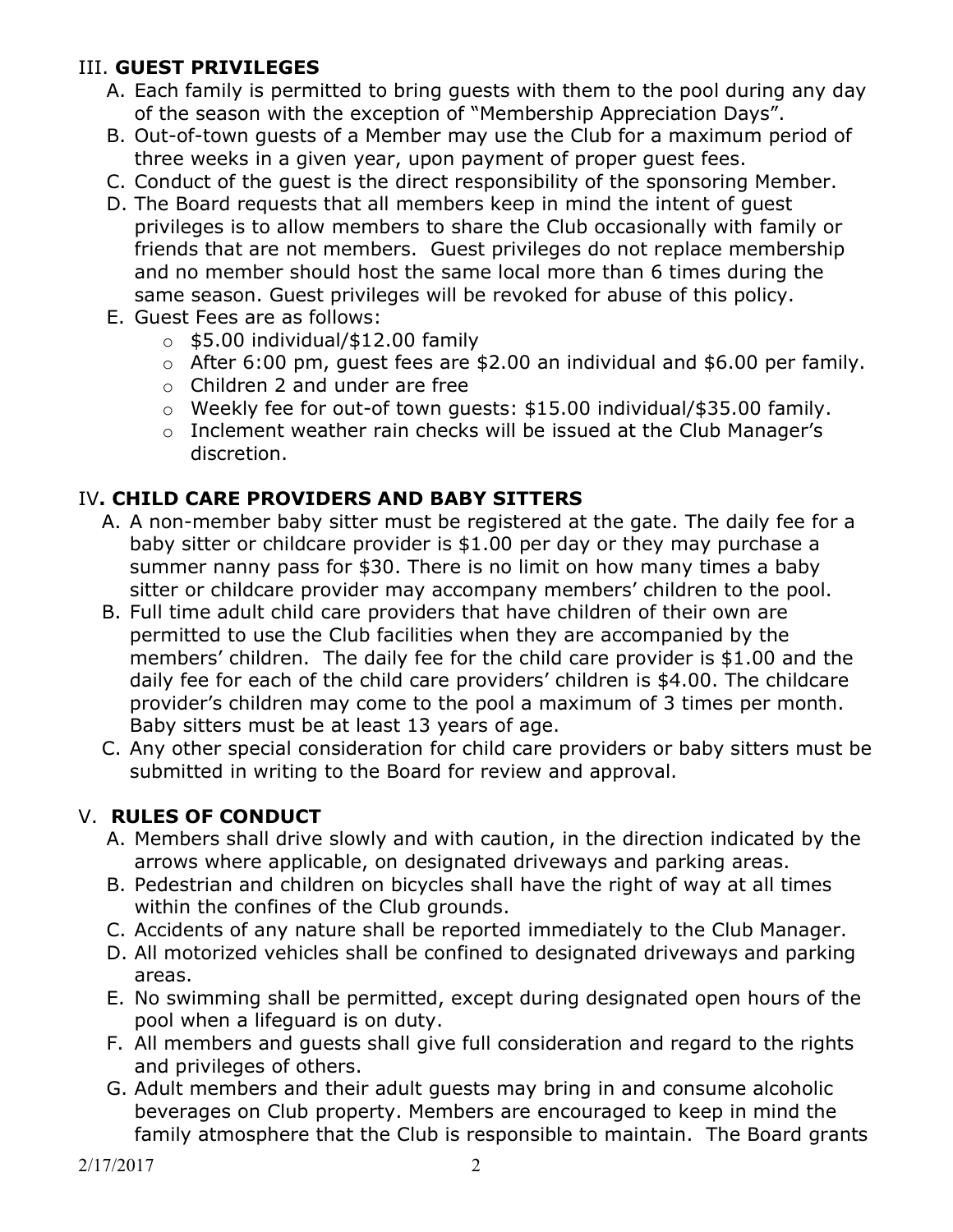the Manager on Duty the authority to ask a member or their guest to discontinue alcohol consumption at any time in order to maintain a safe, family atmosphere. At no time are glass bottles or containers permitted on Club property.

- H. Smoking is not permitted in the pool areas or the tennis courts.
- I. Members hosting parties at the pool are responsible for their guests.

#### VI. PARTY GUIDELINES

 A. On the weekend (Friday Night, Saturday & Sunday) only one party at a time which can reserve the shelter and a limit of 30 guests. (no parties on deck)

- B. During the week parties can be held on the deck and under the shelter but the combined total of guests cannot exceed 50.
- C. There will be a \$25 fee to reserve the shelter or deck. The shelter can only be reserved for 4 hours at a time.
- D. If the party guests are children there must be one adult per 5 children.
- E. On the 4th of July no one can reserve the shelter or deck and each member is limited to 2 guests.

#### VII. HEALTH AND SAFETY

- A. Admission to the pool may be refused to anyone with colds, coughs, inflamed eyes, skin eruptions, infections or any malady of a contagious nature.
- B. Glass containers are not permitted within the swimming pool area.
- C. Unsafe disturbances such as running, pushing, and wrestling will not be permitted in the pool area.
- D. The use of air-inflated tubes, rafts, goggles, masks, flippers, Nerf and beach balls may be permitted in the pools. Should the use of these devices pose a threat to safety, the Club Manager or the guard on duty may discontinue their use at his/her discretion.
- E. Water wings, life jackets and inflated tubes are permitted in the pool under the supervision of a Parent, Guardian or Child Care Provider who must be at the pool edge or in the water with the child.
- F. Children less than 10 years of age shall not be permitted outside the shallow end of the larger pool until they can swim 2 widths of the pool and are able to tread water for 2 minutes unassisted.
- G. Non-toilet trained children must have swim diapers on when using the large pool or the baby pool.
- H. A Parent, Guardian or Child Care Provider must accompany children 12 years of age and under to the Club. This person is responsible for the behavior and safety of the child or children. Lifeguards and other Club employees are not baby sitters. Ultimate responsibility rests with the Parent, Guardian or Child Care Provider.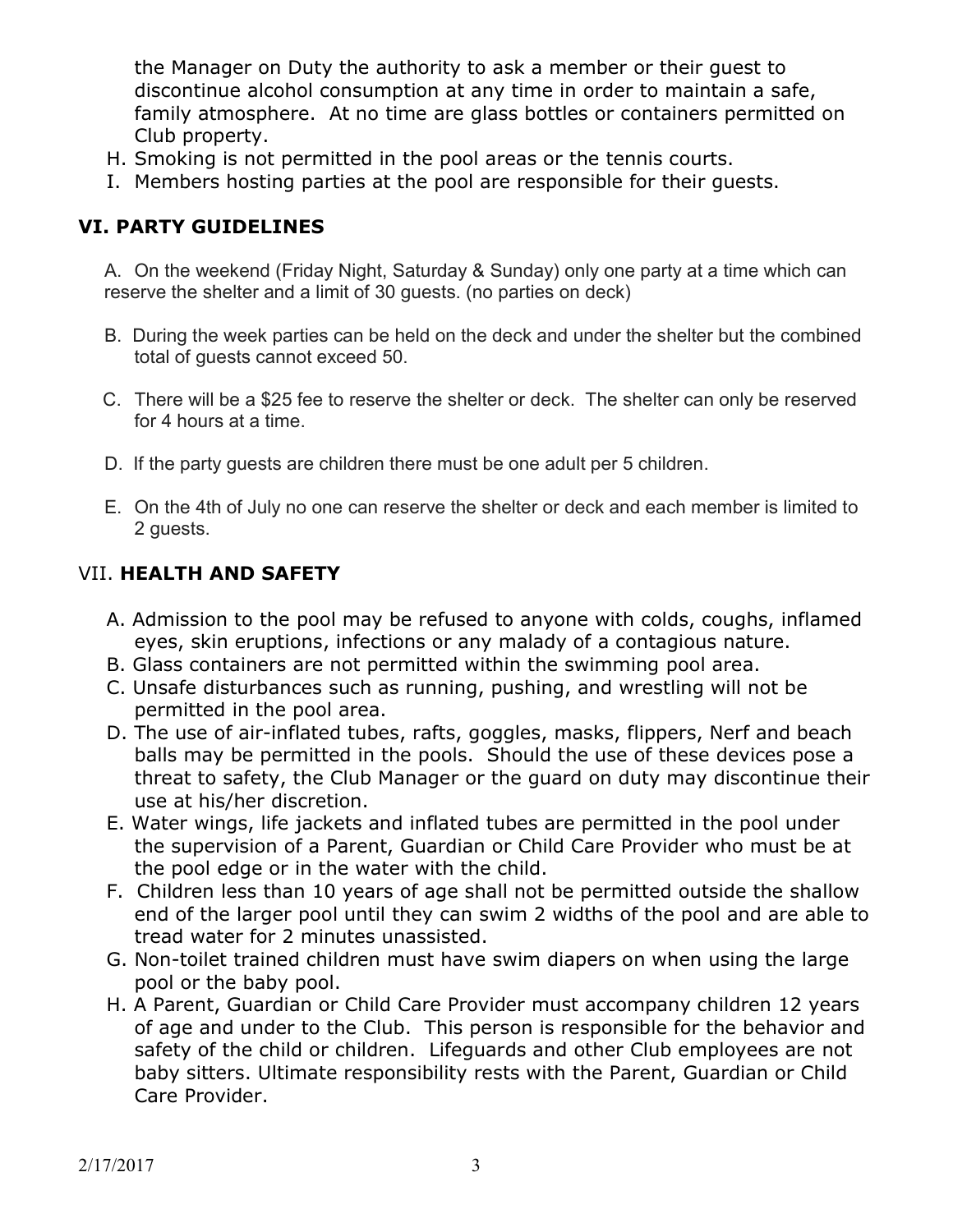- I. Use of the baby pool is restricted to children 6 years of age and under. Children must be accompanied by an Adult into the baby pool area. Lifeguards do not supervise or guard the baby pool area.
- J. No metal or rigid plastic toys shall be allowed in the baby pool or larger pool.
- K. All injuries that occur on Club grounds must be reported immediately to the Club Manager for administration of first aid.
- L. To use the Diving Board, a member and/or guest must be able to swim the width of the diving well unassisted.
- M. All commonly recognized rules of sanitation shall be observed.
- N. Party areas, play areas in the grass and climbing areas are not watched by pool management or guards/staff. It is the responsibility of pool members and/or designated adults to watch over and control their children and guests in these areas.

# VIII. GROUNDS

- A. Fires are permitted in grills only and shall not be left unattended. Fires shall be extinguished after use.
- B. Paper, garbage, plastic bottles, cans and all refuse must be placed in containers provided.
- C. Damaged Club property, including but not limited to trees, shrubs, fences, tables, chairs or structures will not be tolerated.
- D. Parents, Guardians and Child Care Providers are responsible for the conduct and safety of their child or children on Club grounds.
- E. Pets are not permitted on pool grounds.

## IX. TENNIS

- A. The courts will be operated under the direction of the Board of Trustees, the Tennis Pro and the Club Manager. The courts belong to all members of the Club, and all misuse of them should be reported to the Club Manager.
- B. Only flat, smooth-soled shoes are permitted on the courts. Street shoes are not permitted on the courts. Appropriate tennis apparel is required.
- C. When there are members waiting to play, the members playing must relinquish the court after one hour of play.
- D. When the courts are in use, members waiting will be entitled to play on a first-come, first-serve basis. Members cannot reserve courts.
- E. When the time allotted for a group of players is over, the entire group must leave the courts and take their turn behind others who are waiting. Members cannot hold onto one court and continue to play by rotating one or more of the players presently holding a court.
- F. Guests for tennis are subject to the same regulations and fees as guests for the pool. Members must register their guest before using the courts. One guest fee qualifies for both tennis and pool privileges.
- G. Courtesy should prevail at all times. Please return stray balls on your court to the proper court. Do not walk behind players while they are playing a point. Wait for the current point to be finished, then quickly cross the court at the back. Non-tennis activities and abusive language will not be permitted. For the courtesy of the other players and safety of children, please no strollers, playpens, or riding toys are allowed on the courts.